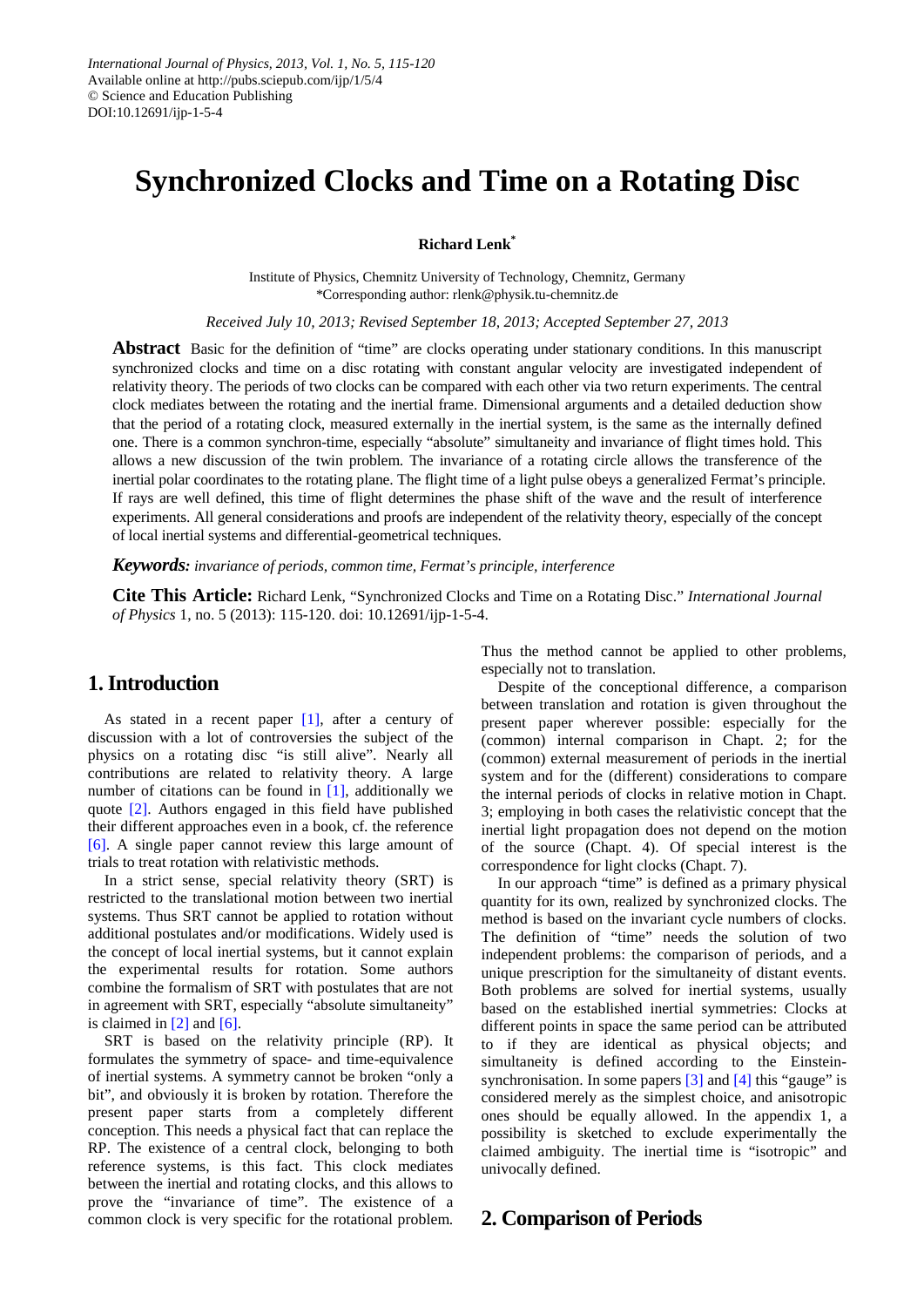Different processes can be compared with each other only. These comparisons are standardized by clocks. The basic property of a clock is the existence of countable cycles. The numbers ΔN of cycles between two given "moments" are independent of the reference system and of the motion of clocks. Due to the presumed stationarity in time, the same time interval, the period T, can be attributed to each period of a given clock. The periods of two clocks at fixed positions can be compared directly. In two return experiments a signal is emitted from one of the clocks and reflected at the other clock back to the first one where the number  $\Delta N_R(i|j)$  of cycles is counted. For light pulses there is no possibility to choose different signal velocities as for massive particles. Thus the path from 1 to 2 is univocally defined, and that from 2 to 1 too. In the case of rotation, these two paths are different. In both experiments the two pulses travel along these paths in different order only. Due to this equivalence the same time interval  $T_1 \Delta N_R(1|2) = T_2 \Delta N_R(2|1)$  belongs to both return processes. The quotient of the "general" periods is thus determined by that of the cycle numbers. The consistency relation  $(T_1/T_2)$   $(T_2/T_3)$   $(T_3/T_1) = 1$  can be tested by three independent experiments. There is no need for a metrical analysis of the signal paths. The stationarity in time can be tested: The cycle numbers must remain the same if the experiment is repeated once and again.

The method allows to use different clocks in a given reference system, especially in an inertial system or in a frame rotating with constant angular velocity around a fixed axis, and in a static gravitational field, too. The periods of atomic clocks can be compared there, even combined with a common rotational motion as in GPS [\[5\]](#page-5-5) if the gravitational potential acting on each of the clocks remains the same in the course of that motion. If it is not possible to transmit signal pulses directly, as on the surface of earth, a reflector can be placed between.

For a rotating frame all general problems are restricted to planes perpendicular to the axis. On a rotating disc the periods of all clocks C can be especially compared with the period of the central clock Z. For the internally determined period *T*(int) of a rotating clock one gets

$$
T(int)\Delta N (CZC) = T(Z)\Delta N (ZCZ) = \Delta t (ZCZ) \quad (1)
$$

The second equality is valid because the central clock belongs to the rotating and the inertial system as well. Thus  $\Delta t$  is the inertial time difference for the (ZCZ)process, measured with the central clock.

The central clock belongs to the rotating and the inertial system as well. Thus the clock periods of both systems can be compared independently with the period of this common reference clock and, notwithstanding their relative motion, due to elementary logic also with each other. The mediation via the central clock is a unique aspect of the rotational problem. Methodically it is equally important as the relativity principle for translation. This is decisive for the following considerations.

#### **3. Period of Moving Clocks**

The return experiment can be also performed with two clocks moving commonly against an inertial system. For translation with constant velocity and for rotation with constant angular velocity, each of the two inertial signal paths is equivalent to the corresponding path at a later time, due to the inertial homogeneity in the first and to the isotropy in the second case. Thus the stationarity in time remains valid, and both moving clocks an externally, i.e. defined in the inertial system, period  $T$ (ext) can be attributed to, see below. The quotient of the invariant cycle numbers gives the quotient of these periods in the same manner as that of the *T*(int). Thus, for any clock,  $T$ (ext)  $\sim$  *T*(int) must hold, with a dimensionless factor that depends only on the parameters of the motion. For translation, v/*c* is this parameter, whereas for rotation there is none. The translational time dilatation is therefore not in conflict with the invariance of  $T_1/T_2$ , whereas for rotation  $T$ (ext) =  $T$ (int) is the only possibility.

For a single moving clock C

$$
T\left(\text{ext}\right)\,\Delta N\left(\text{C}\right) \;=\; \Delta t_{12} \tag{2}
$$

is the definition of  $T$ (ext) where  $\Delta t_{12}$  is the time difference between those two synchronized inertial clocks that the moving clock passes at the beginning and at the end of the measurement process not yet specified. For eq. (2) to be meaningful, however, the necessary homogeneity and isotropy, see above, must not be destroyed by the prescription for the setting of clocks. The Einsteinsynchronization meets this demand.

For a rotating clock, the measurement process in eq. (2) can be specified to a return process via the central clock,  $\Delta N(C) \rightarrow \Delta N(CZC)$ . The comparison of eq. (2) with eq. (1) yields

$$
\frac{T(int)}{T(ex)} = \frac{\Delta t(ZCZ)}{\Delta t(CZC)} \to 1.
$$
 (3)

In the (ZCZ)-process, the moving clock acts only once (as "reflector"), whereas twice (as "source" and as "detector") in the (CZC)-process. As already discussed, due to the inertial isotropy the pulses travel along equivalent paths, and the two time differences in eq. (3) are equal. In accordance with the dimensional argument,  $T(int) = T(ext)$  holds. This statement can be tested by separate measurements in both reference systems.

If all the inertial clocks have the same period *T*, i.e.  $\Delta t_{12}$  $= T \Delta N_{12}$ , and the rotating clocks are regulated via the central clock to achieve the same period, eq. (2) yields  $\Delta N(C) = \Delta N_{12}$ : Such a clock "ticks" exactly so as the inertial clocks passed. This is also true for a full circuit. Generally, however, a regulated rotating clock is no more a twin of the inertial ones, and a non-regulated clock my have another period as its twin.

For the translational case, the period of a moving clock shows time dilatation TD as compared with the twinclocks at rest. This general result follows from the relativity principle and holds if the twin criterion is correct. There is no problem with the latter for quantum objects. – For rotating clocks, especially for atomic clocks, TD is often assumed, based on the concept of local inertial systems. This may be true; there is no relationship to the invariance of the period in the sense of eq. (3).

#### **4. Common Time**

With the invariance eq. (3) of the period, eq. (2) reads simply  $\Delta t$ (rot) =  $\Delta t$ (inert) for the time difference between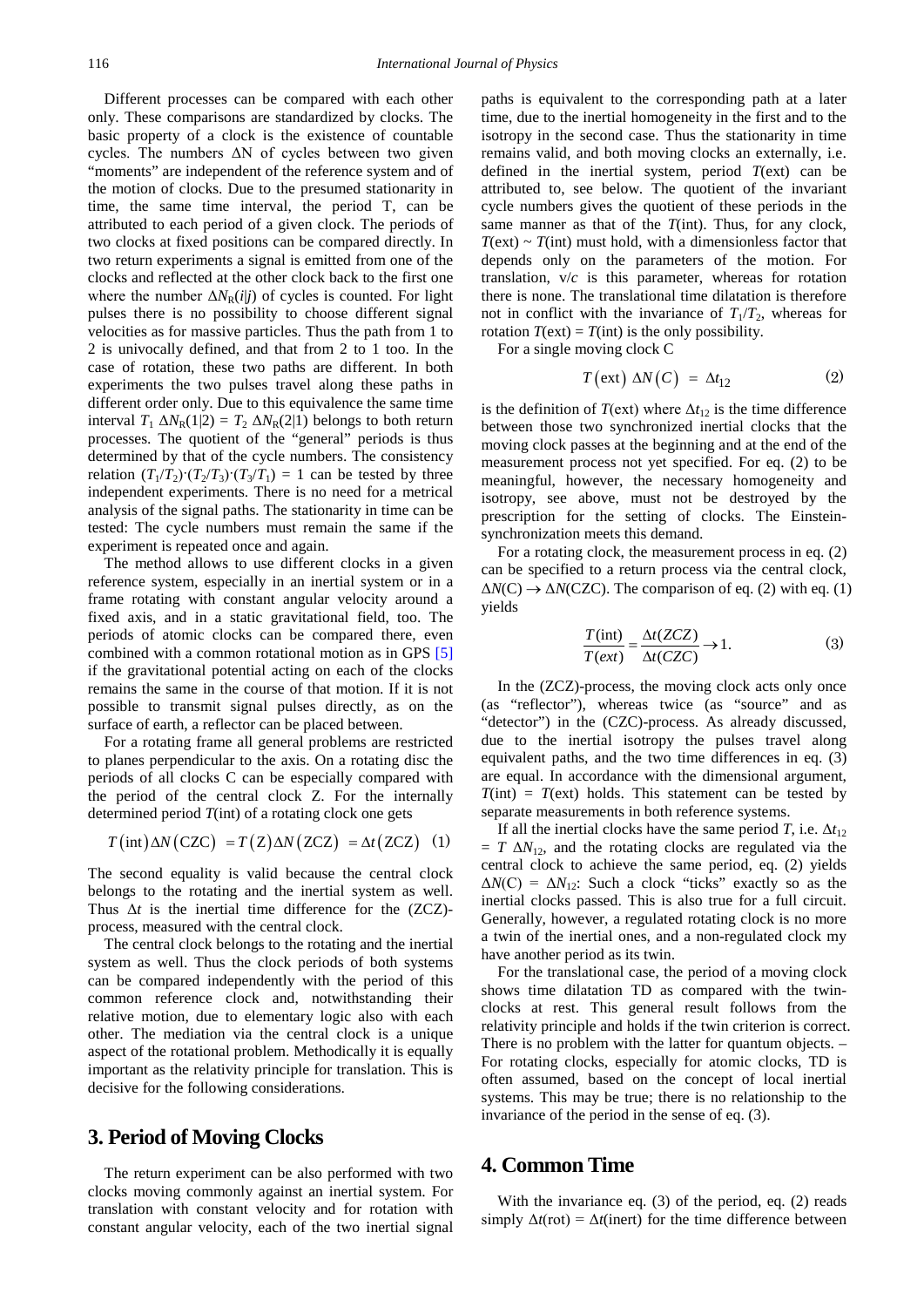two arbitrarily chosen events. If one of the rotating clocks is set, only once, to indicate the same time-value as the inertial clock just passed, this equality of times remains in the further course of motion: Each event the same time is attributed to in both reference systems. Especially, two events are simultaneous in the rotating system if they are so in the inertial one. The inertial consistency and univocality of the simultaneity of distant events is thus transferred to the rotating system. The setting of each clock described above amounts to an external prescription for the synchronization of the rotating clocks, see the next paragraph for the internal condition.

With common unit of time and "absolute" simultaneity, a common synchron-time is defined. The clocks of both systems realize this time; they constitute a single ensemble. This time concept is completely independent of a metric in space. "Common time" fits the success of GPS [\[5\]](#page-5-5) where the synchron-time TAI on the rotating earth is matched with the time of the satellites rotating against distant stares.

In [\[2\],](#page-5-1) the author postulates "absolute simultaneity" and combines it with differential-geometrical methods in the spirit of SRT. Relativistic time dilatation remains, however. In [\[6\]](#page-5-2) absolute simultaneity is introduced to explain the Sagnac effect.

With common time, flight times of signal pulses can be determined in the inertial system for a rotating sourcedetector configuration and employed without change in the rotating system. If these times are measured, arbitrary signals are allowed. Are they to be calculated, the motion of the source must be considered. Generalizing the translational case, the independence of the inertial light propagation of that motion will be presumed for a rotating source, too. This statement is the essential "relativistic element" in our approach.

### **5. Internal Criterion of Simultaneity**

Two light pulses are emitted simultaneously in different directions from two sources at  $r_1$  and  $r_2$ . In the inertial system these pulses meet each other at all points with the same distance from  $r_1$  and  $r_2$ , i.e. in two dimensions on the orthogonal mid-straight. At an arbitrarily chosen point of this line, the two pulses meet at a definite time. This defines a physical event that can, on principle, identified in any reference system. According to the common time, such a point defines especially the simultaneity on the rotating disc. This prescription is independent of a spatial metric.

For practical reasons, and in order to get quantitative results, it is useful to define in the inertial system a suitable registration line RL. In the course of its rigid rotation this line cuts the meeting straight at a special point that can be identified on the rotating plane. Its position can be described mathematically in a polar coordinate system, see the next paragraph. The simple results are already used in the following.

For a radial configuration the two sources are on the same rotating radial stick at distances  $r_1$  and  $r_2$  from the centre. This stick can be taken as RL, and geometry of plane triangles yields

$$
R\cos\cos\left(\frac{\omega}{c}\left[R^2 - r_1r_2\right]^{1/2}\right) = \frac{1}{2}(r_1 + r_2) \tag{4}
$$

for the position of the simultaneity point. The special case  $r_1 = 0$  is sufficient for the setting of all clocks via the central one.

For an azimutale configuration, the two sources define a rotating circle segment and the angle difference Δφ between. The radial straight at  $\Delta \varphi/2$  is the meeting line, and the segment itself is a suitable RL. Each of the two pulses flights along its inertial secant, length l, and both meet the rotating RL after the flight time l/c at the position  $Δφ/2 - ωl/c$ .

In the three-dimensional case, the inertial Einsteincriterion holds for all points of the axis, and each of these points is the centre of a rotating plane as discussed above – For two sources on a sphere, their positions define

a) an "orthogonal" meeting plane that cuts the sphere on a non-rotating circle and

b) the segment of a circle that connects the sources. This rotates about the given axis.

The common point of both circles defines simultaneity.

### **6. Polar Coordinates**

As shown in the first paragraph, the periods of rotating clocks can be compared directly with each other and, via the central clock, even with the periods of the inertial clocks. There is no equivalent possibility for the length of metric rods. Therefore, the definition of rotating lengths is to some extend a matter of choice. This is especially true for the often assumed and discussed [\[1\]](#page-5-0) and [\[7\]](#page-5-6) azimutale length contraction if there is no independent definition of lengths in the rotating system. For "time" has been defined as independent of a spatial metric, the problem of length contraction is irrelevant in this context.

Times of flight will be calculated with polar coordinates r and φ in the inertial system. To transfer these times to the rotating plane, it is necessary to define there coordinates  $\tilde{r}$  and  $\tilde{\varphi}$  in such a manner that no measurements of lengths on this plane are involved. This can be done in the simplest way. Without any markings, a rotating circle, a material ring, cannot be distinguished from one at rest. Its radius *r* and its circumference *U* can be measured directly, i.e. without clocks, with the inertial metric rods, and the results are obviously independent of its rotation. Thus  $U = 2 \pi r$ , and the full plane angle is  $2\pi$ . All these circles constitute concentric marking lines that belong to the inertial and the rotating plane as well, and *r*  $=$  r is the best choice, of course. Thus circular marking lines replace radial rotating rods.

Each of the circles can be divided in an arbitrary number n of equal segments. This can be done without measurements of lengths with the same method in the inertial or in the rotating plane. According to the rotational invariance of the circle,  $\Delta \tilde{\varphi} = \Delta \varphi = 2\pi/n$  is the best definition of  $\Delta\tilde{\varphi}$ . To define  $\varphi$  or  $\tilde{\varphi}$  itself, a radial straight  $\varphi = 0$  or  $\tilde{\varphi} = 0$ , respectively, is needed in the inertial or rotating plane to "synchronize" the division marks between the circle segments. The straight  $\tilde{\varphi} = 0$  can be realized as the "projection" of a straight rotating in the inertial plane. The straightness of such a line can be tested by simultaneous registration of a sufficiently large number of points on it. This needs synchronized clocks, and the result depends on the setting of the clocks. This problem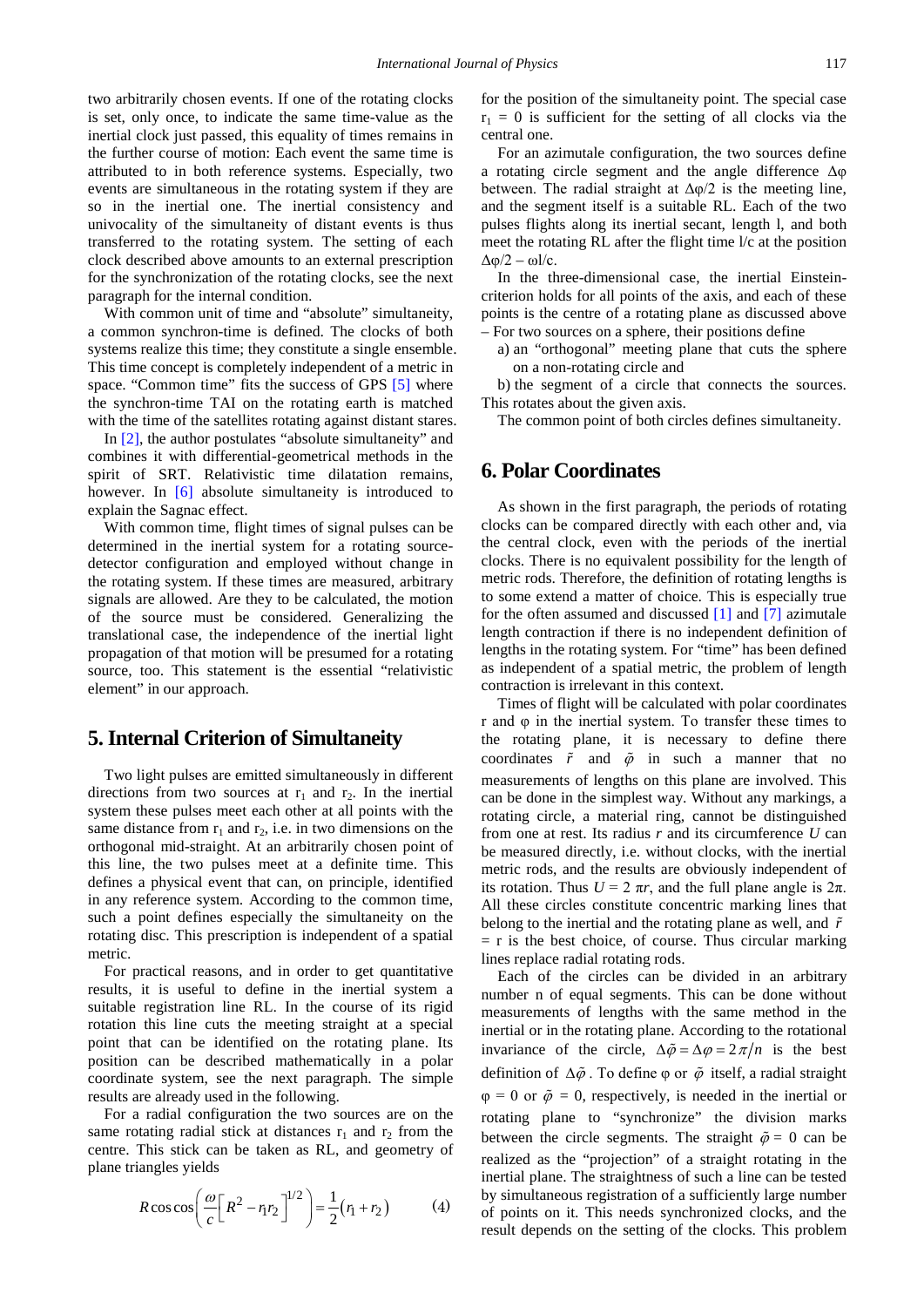has been already discussed, and arguments for isotropic synchronization are given.

With the polar coordinates in the rotating plane defined, the coordinate transformation is given by the invariance of *r* and by  $\varphi \rightarrow \varphi$  -  $\omega t$  where *t* is the common time. All relativistic effects are taken into account by the synchronization of the rotating clocks. Especially the free motion of a massive particle is "classical", influenced by Coriolis and centrifugal force.

# **7. Radial Configuration: Time of Flight, Light Clocks and the Twin Problem**

Source and detector are fixed on the same rotating radial stick, one at  $r_1$  and the other at  $r_2$ . The straight path that the light pulse travels along in the inertial systems is the third side in the triangle with sides  $r_1$ ,  $r_2$  and the angle ω*l*/*c* between them. If the source or the detector is at the centre, one gets  $l = r$  for the length of the light path. For slow rotation

$$
\omega r_i \ll c : l \approx \Delta r \left[ 1 - \left( \omega/c \right)^2 r_1 r_2 \right]^{-1/2} \tag{5}
$$

holds. This corresponds with the perpendicular configuration in the case of translation, the geometrical mean of the rotational velocities replaces v. The time of flight *l/c* can be measured in the rotating system.

In a light clock, the pulse is reflected back and forth between two mirrors. The local character of such a clock needs a small mirror distance,  $\Delta r \ll r_1 \approx r_2$ . This justifies the same approximation as for slow rotation with the result

$$
cT_L(r) = 2\Delta r M^{-1/2}
$$
 with  $M = 1 - (\omega r/c)^2$  (6)

A regulated light clock with the smaller mirror distance Δ*r*  $=M^{1/2}$   $\Delta r(Z)$  has the same period as the central clock Z.

A radial light-clock is a twin of the inertial light-clocks if the invariant mirror distance  $\Delta r$  is the same.  $2\Delta r/c = T$  is the period of the inertial twins, and  $T_L(twin) = T M^{-1/2} > T$ is the period of the rotating twin which thus behaves in accordance with the so-called twin-paradox. This, however, is not at all strange because the rotating twin does not belong to the ensemble of clocks with the same period. - According to the calculation above,  $T_L(r)$  is first the externally, i.e. with the synchronized inertial clocks, measured period  $T_L$ (ext) of the rotating clock as defined in (2). This gives with  $T(\text{ext}) \rightarrow T_L(\text{twin})$  and  $\Delta N_C \rightarrow$  $\Delta N_L$ (twin), the relation  $\Delta N_L = M^{1/2} \Delta N_{12}$ : the moving twin ticks more slowly than the inertial ones passed. The invariance  $T_L(\text{ext}) = T_L(\text{int})$  yield the invariance of the time differences for any number of cycles; thus the concept of common time is reproduced.

For translational motion, ω*r* has to be replaced by v and Δ*r* by the perpendicular mirror distance. With these replacements, the relations for  $T_L(ext)$  and  $\Delta N_L$  are the same as for the rotational case. There is full equivalence in this respect; a rotating light clock behaves in accordance with the concept of local inertial systems. There is, however, no way to compare directly the period of the moving clock with the clocks at rest. Instead of the invariance of periods, according to the relativity principle the same period  $T$  is attributed to the moving twin in the co-moving inertial system as to the twins at rest. The invariant cycle number of the moving twin thus gives the time difference in the co-moving system if multiplied with *T*, and, if multiplied with  $T_L(twin)$ , the time difference in that inertial system where the twin is moving. This is the time dilatation already mentioned.

Despite the equivalence of translation and rotation for  $T_L$  and  $\Delta N_L$ , this result is combined with different theoretical concepts: {inequality  $T(int) \rightarrow T \neq T(\text{ext})$  and time dilatation} for translation, but {equality and common time} for rotation. The symmetry formulated by the relativity principle is broken by the rotation.

# **8. Time of Flight for a General Configuration**

The method is the same as already applied to the special radial configuration. Source S and detector D rotate commonly, on two circles with radii  $r_1$  and  $r_2$ , but now with a non-zero angle difference  $\Delta \varphi = \varphi_D - \varphi_S$ , counted as positive in the direction of rotation. The pulse travels along a straight, and its length *l* is the third side in the triangle with sides  $r_1$ ,  $r_2$  and the angle  $\Delta \varphi + \omega l/c$ . For small values of  $\Delta r = r_2 - r_1$  and  $\Delta \varphi$ , i.e.  $\omega \Delta r \ll c$  and  $|\Delta \varphi| \ll$ 1, one gets with  $\Delta l = c \Delta t$ 

$$
cM(r)\Delta t = \lambda r^2 \Delta \varphi + [r^2 (\Delta \varphi)^2 + M (r) (\Delta r)^2]^{1/2}
$$
  
with  $M(r) = 1 - \lambda^2 r^2$ ,  $\lambda = \omega/c$  (7)

For all physically allowed radii,  $\lambda r < 1$  holds. The sign of the square root is always positive.

The linear term in (7), with  $\Delta \varphi \geq 0$ , reflects the inequivalence of pulse motion with or against rotation, often formulated as a difference of the velocity of light. This is the essence of the Sagnac effect, discussed in many papers, see [\[6\]](#page-5-2) for a review, with different theoretical conceptions. Without terms of second order in ω*r*/*c* and generalized for the surface of the earth, the linear term is included in the definition of TAJ, the International Atomic Time.

With the calculated flight times the setting of clocks is experimentally simpler compared with the time-free (basic) method of meeting points. The light pulse between two clocks can transmit the information of the emission time.

The method explained above to define polar coordinates on the rotating disc is difficult to realize experimentally, and the idea of a "projection" cannot be generalized to three dimensions. These problems can be overcome if the given flight times are, vice versa, used to define the coordinates. A circle of radius *r*, for example, is given by all points where light pulses emitted from the centre at time  $t_0$  arrive at time  $t_0 + r/c$ . This method can be generalized, especially it applies to the three-dimensional case, too. This possibility underlines the importance of an independent time concept.

### **9. Extremal Principle**

The light pulse shall travel along an arbitrarily chosen curve  $\varphi = \varphi(r)$  from one point 1 to a second point 2, both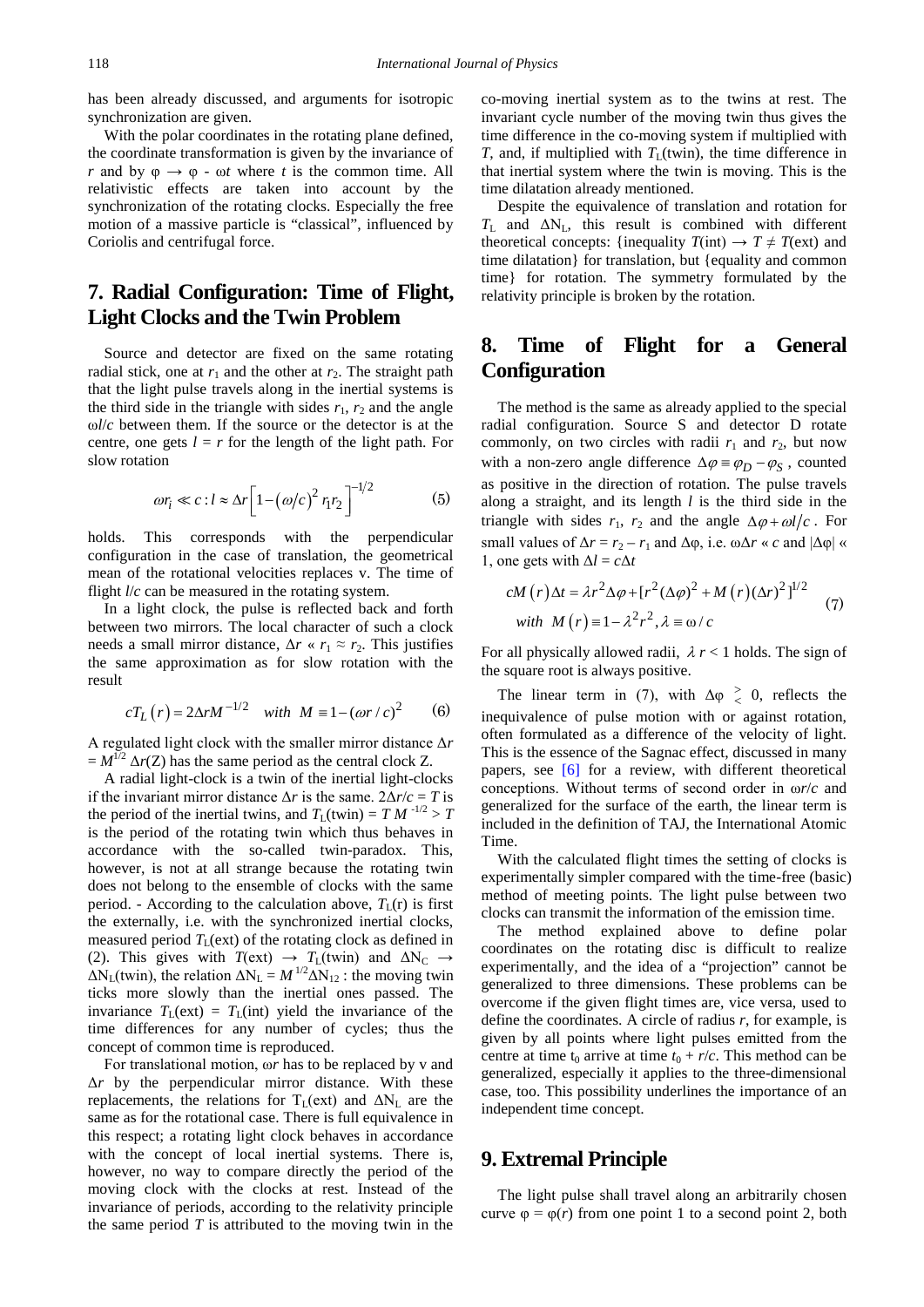fixed on the rotating plane. The corresponding time  $\Delta t_{12}$ can be calculated by integration along this curve,

$$
c\Delta t_{12}
$$
\n
$$
= \int_{1}^{2} dr M^{-1}(r)
$$
\n
$$
\times \left\{ \lambda r^{2} \frac{d\varphi}{dr} \pm \left[ r^{2} \left( \frac{d\varphi}{dr} \right)^{2} + M(r) \right]^{1/2} \right\} \text{ for } dr \ge 0
$$
\n(8)

The real path, under the condition of free propagation, is determined by the principle of shortest travelling time. φ is a cyclic variable, and the variation yields the differential equation

$$
\lambda r^2 \pm Q^{-1} r^2 \frac{d\varphi}{dr} = const \cdot M(r) \text{ for } dr_0^2 \ge 0 \tag{9}
$$

where  $Q$  is the positive square root in  $(8)$ . The integration constant is determined by the end points.

In the inertial system, the real path is a straight line. The transformation  $\varphi \to \varphi$  -  $\omega t$  gives the curved path wanted. If the function  $\varphi(r)$  thus constructed is a solution of the differential equation, the real path obeys the extremal principle. In the very simple special case  $r_1 = 0$ or  $r_2 = 0$ , the inertial path is a radial straight outwards or inwards, thus  $\varphi$ (inert) = const and  $dr = \pm cdt$ . This gives  $d\varphi/dr = \pm \lambda$  and  $Q = 1$  in the rotating system, and the differential equation is fulfilled with const = 0. The general proof is sketched in appendix 2. It supports the concept of common time.

### **10. Remarks on Frequency and Phase of Light Waves**

Despite of spatial inhomogeneity and anisotropy, the frequency *f* of light, emitted by a source at rest in the rotating system, should be the same everywhere. Equivalent to this statement, there is no Doppler effect in the inertial system for a common rotation of source and detector.

Like the period of a rotating clock, the frequency of a source or a resonant absorber is generally not the same as those of the inertial "twins". These frequencies are to be measured. Resonant absorption in Mößbauer experiments [\[8\]](#page-5-7) should be perturbed if source and absorber are at different distances of the centre. For a central source, the frequency is not changed by the rotation.

For short wave lengths, a bundle of rays can be attributed to the wave field. For a point-source S, a flight time Δ*t*(PS) is defined along the ray from S to any point P. The extremal property of Δ*t* renders sensible the thesis that the field at P, as the result of a *constructive* interference of elementary waves (in the sense of the Huygens-Fresnel principle), oscillates with the phase difference  $2\pi f \Delta t$ (PS), thus  $u(t) \sim \exp[2\pi f(t - \Delta t_{PS})]$ . With this representation of the wave field, inhomogeneity and anisotropy of the propagation process are taken into account compactly by the time of flight. For example, the condition of periodicity for a resonator reads  $f_n[\Delta t(12) +$  $\Delta t(21)$ ] = n. For a ring one gets  $f_n^{\mp}$   $T_{\pm}$  = n where  $T_{\pm}$  is the flight time around, either with or against the rotation. If relativistic corrections of order  $(\omega r/c)^2$  can be neglected, the linear term in (7) yields the contribution  $\pm 2\omega A/c$ where A is the area surrounded. This gives, generalized to a sphere, the frequency of a ring laser, especially the difference  $f_{+}$  - f<sub>-</sub>. The measurement of this difference [\[9\]](#page-5-8) and [\[10\]](#page-5-9) yields a precise sensor for the earth rotation. The theoretical result of a "common time" has thus been already anticipated from the experimental side.

For two paths from the source to the detector the difference of the flight times determines the intensity in the interference experiment. A suitable parameter can be adjusted to keep maximum intensity for varying angular velocity.

# **Appendix 1: Inertial Isotropy of Light Propagation and Test of Simultaneity Criteria**

Time differences, especially times of flight, obey (trivially) cyclic zero-relations for three or more events. These relations remain true if to the  $\Delta t(ij)$  terms  $\Delta (ij)$  are added that depend only on the positions of the events in a projective manner, compare the Lorentz transformation. This yields anisotropy and changes the definition of simultaneity. Sums of flight times, as in ring processes or in coincidence experiments with arbitrary reflex points between source and detector, remain unchanged in the first example or get a *constant* additive in the second one. Thus anisotropy cannot be excluded that way.

Differences of flight times determine the lines where two pulses, emitted flash-like from two sources, meet each other. For all points of such a line,  $\Delta t(ij)$  has the same value. In the case of isotropy, these lines are hyperbolas with the sources as focal points. Each non-trivial change of the flight times yields other geometrical forms. Thus anisotropy could be detected without clocks and times.

The analysis of meeting lines needs the definition of coordinates in space. A corresponding metric can be useful, it is, however, not necessary. The information coded in the meeting lines should be sufficient to determine flight times univocally, and thus the simultaneity of distant events, too. This statement is not restricted to inertial systems.

### **Appendix 2: Proof of the Extremal Principle**

For a straight line in the inertial system, the equation  $r(\varphi) = A/\cos \varphi$  holds.  $A = \min r$  defines the radial ray with  $\varphi = 0$ . For  $d\varphi > 0$ , the pulse moves "with the rotation".  $x =$ *r* sin  $\varphi$  is the co-ordinate along the straight, thus  $dx/dt =$ *+c*. From the above relation one gets the geometrical relations

$$
W \cdot r \left(\frac{d\varphi}{dr}\right)_0 = \pm \frac{A}{r}, W \cdot \frac{dx}{dr} = \pm 1 \quad \text{for} \quad dr > 0 \tag{10}
$$

with  $W(r) = [1 - (A/r)^2]^{1/2}$ .

For the path in the rotating plane follows

$$
r\frac{d\varphi}{dr} = r \left[ \left( \frac{d\varphi}{dr} \right)_0 - \omega \frac{dt}{dr} \right] = \pm \frac{A/r - \lambda r}{W(r)} \text{ for } dr \ge 0 \text{ (11)}
$$